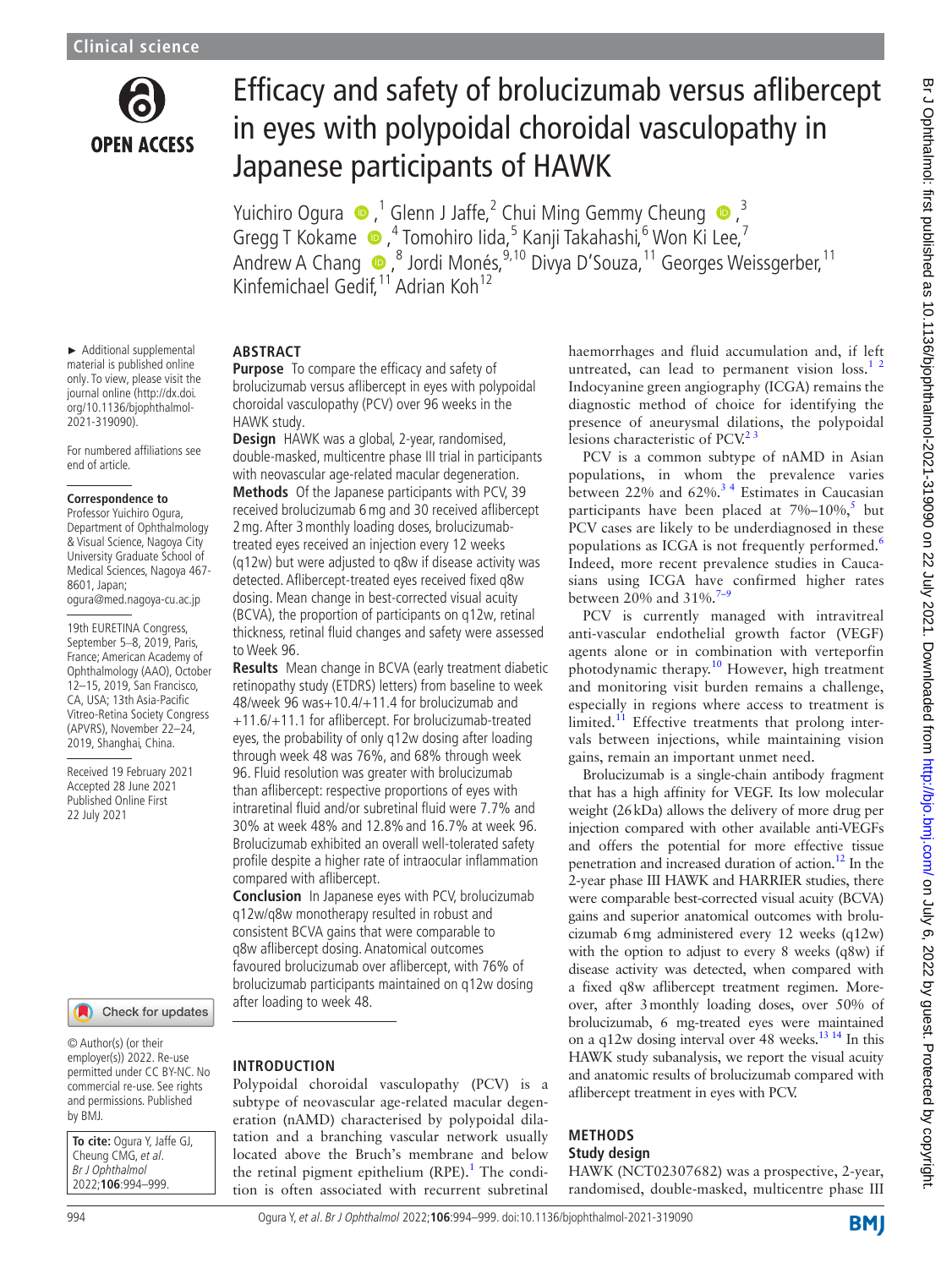trial conducted at multiple sites in the USA, Australia, Japan, Canada, Israel, New Zealand, Argentina, Colombia, Mexico and Panama from December 2014 to March 2018. The study adhered to the tenets of the Declaration of Helsinki, International Conference on Harmonisation E6 Good Clinical Practice Consolidated Guidelines and other regulations as applicable and was report with the Health Insurance Portability and Accountability Act of 1996. The protocol was approved by an Independent Ethics Committee/Institutional Review Board at each study site, and all study participants provided written informed consent. The trial protocol and statistical analysis plan have been previously published. $13$ 

## **Trial participants**

Eligible participants were aged  $\geq$  50 years, had study eye: intraretinal fluid (IRF) and/or subretinal fluid (SRF) affecting the central subfield as assessed on spectral domain optical coherence tomography (OCT); BCVA between 78 and 23 early treatment diabetic retinopathy study (ETDRS) letters (inclusive; Snellen equivalents, approximately 20/32 to 20/400) and no fibrosis or geographic atrophy affecting the central subfield. Participants who received any approved or investigational nAMD treatment at any time (study eye) were excluded. The detailed eligibility criteria for the study are described in the primary publication.[13](#page-5-9) Screening visit ICGA images from all eyes of Japanese participants enrolled from 34 study centres in Japan were further assessed by certified readers at the Duke Reading Center (Durham, North Carolina, USA) for the presence or absence of PCV using a Heidelberg HRA system. A study eye movie was obtained that captured transit of ICG dye according to the following parameters: 30<sup>o</sup> macula-centred image field, 100% power, movie max, high speed. In addition, macula-centred still images were obtained on study and fellow eyes at 1.5, 3 and 6min post-ICG injection. Polyps were identified as round or ovoid hyperfluorescent structures approximately 50 microns or larger. The subgroup with PCV, as evidenced by visible polyps on ICGA, was used for this subanalysis.

### **Randomisation and treatment**

In HAWK, eyes were randomised 1:1:1 to brolucizumab 3mg  $(n=358)$ , 6 mg  $(n=360)$  or aflibercept 2 mg  $(n=360)$ . Rando-misation and treatment masking were as previously described.<sup>[13](#page-5-9)</sup> Eyes were not stratified by PCV status. Following 3monthly loading doses at weeks 0, 4 and 8, brolucizumab study eyes were given an intravitreal injection q12w, which was adjusted to q8w for the remainder of the study period if disease activity was detected at any of the predefined assessment visits; aflibercept was dosed q8w, as per label ([online supplemental figure](https://dx.doi.org/10.1136/bjophthalmol-2021-319090)  [S1\)](https://dx.doi.org/10.1136/bjophthalmol-2021-319090). Disease activity assessments (DAAs) were performed by the masked investigator at weeks 16–20, and thereafter at scheduled q12w treatment visits (Weeks 32, 44, 56, 68, 80 and 92). The protocol provided DAA guidance; however, the final treatment decision was made by the masked investigator based on their own clinical judgement. Treatment exposure was identical up to week 16, allowing a matched comparison of brolucizumab and aflibercept up to 8 weeks after loading.

### **Endpoints and statistical analyses**

For the global HAWK study, the primary analysis was performed at week 48 and final analysis at week 96. The study endpoints for this subanalysis include BCVA change from baseline up to week 96; q12w treatment status at weeks 48 and 96 and q12w treatment status at weeks 48 and 96 in eyes with no q8w need during

the first q12w cycle; status of IRF and/or SRF and sub-RPE fluid up to week 96; mean reduction and absolute values of central subfield thickness (CST) from baseline up to week 96; and safety endpoints including incidence of treatment-emergent ocular and nonocular adverse events (AEs) and serious AEs (SAEs).

The small sample size for this subgroup analysis was not powered to make any inferential analysis; hence, only descriptive statistics are presented. As in the global HAWK study, the change in BCVA from baseline, CST and the presence of IRF, SRF and sub-RPE fluid in the study eye were assessed using the full analysis set (FAS) with the last observation carried forward approach for imputing missing data. $13$  Efficacy assessments performed after a subject discontinued study treatment and started standard of care were censored. The FAS comprised all participants from the subgroup of PCV participants who were assigned to a treatment regimen and received at least one intravitreal injection. The probabilities for maintaining q12w status were derived from time-to-event analyses (first disease activity/ q8w need). In case of informative censoring (lack of efficacy or safety), a q8w need was imputed.

## **Brolucizumab Safety Review Committee**

In early 2020, following postmarketing reports of vasculitis, including retinal occlusive vasculitis, associated with intraocular inflammation (IOI) with brolucizumab, Novartis convened an external Safety Review Committee (SRC) to provide an independent review of these cases and a comparison with events seen in the HAWK and HARRIER trials.<sup>[15](#page-5-10)</sup> The SRC performed an unmasked post hoc review of all cases of investigator-reported IOI (including the case of perivascular sheathing), retinal vascular occlusions and endophthalmitis, including those occurring in the Japanese participants with PCV.

## **RESULTS**

### **Patient population**

Of the 152 Japanese participants enrolled in the HAWK study, 89 (59%) participants were diagnosed with PCV at screening (brolucizumab  $3 \text{ mg } (n=20)$ ,  $6 \text{ mg } (n=39)$ , aflibercept  $2 \text{ mg } (n=30)$ ). As brolucizumab 6mg is the approved dose for the treatment of nAMD, the brolucizumab 3mg results will not be discussed here. Overall, the baseline characteristics were balanced between the treatment arms among the Japanese participants with PCV ([table](#page-1-0) 1) apart from the mean CST value, which was approximately 50 µm lower in the brolucizumab 6 mg arm. Mean baseline BCVA in the eyes with PCV was 62.4 ETDRS letters in both treatment arms ([table](#page-1-0) 1).

<span id="page-1-0"></span>

| <b>Table 1</b> Demographic and baseline ocular characteristics of |
|-------------------------------------------------------------------|
| Japanese participants with PCV                                    |

| <b>Characteristic</b>                            | <b>Brolucizumab 6 mg</b><br>$(n=39)$ | Aflibercept 2 mg<br>$(n=30)$ |
|--------------------------------------------------|--------------------------------------|------------------------------|
| BCVA, letters, mean (SD)                         | 62.4 (13.9)                          | 62.4 (10.8)                  |
| CST, µm, mean (SD)                               | 392.8 (96.1)                         | 444.8 (129.0)                |
| Presence of IRF and/or SRF, n (%)                | 37 (94.9)                            | 26 (86.7)                    |
| Presence of sub-RPE fluid, n (%)                 | 23 (59.0)                            | 16(53.3)                     |
| CNV-associated lesion area, $mm2$ ,<br>mean (SD) | 4.4(4.1)                             | 4.9(4.0)                     |

All randomised analysis set.

BCVA, best-corrected visual acuity; CNV, choroidal neovascularisation; CST, central subfield thickness; IRF, intraretinal fluid; PCV, polypoidal choroidal vasculopathy; RPE, retinal pigment epithelium; SRF, subretinal fluid.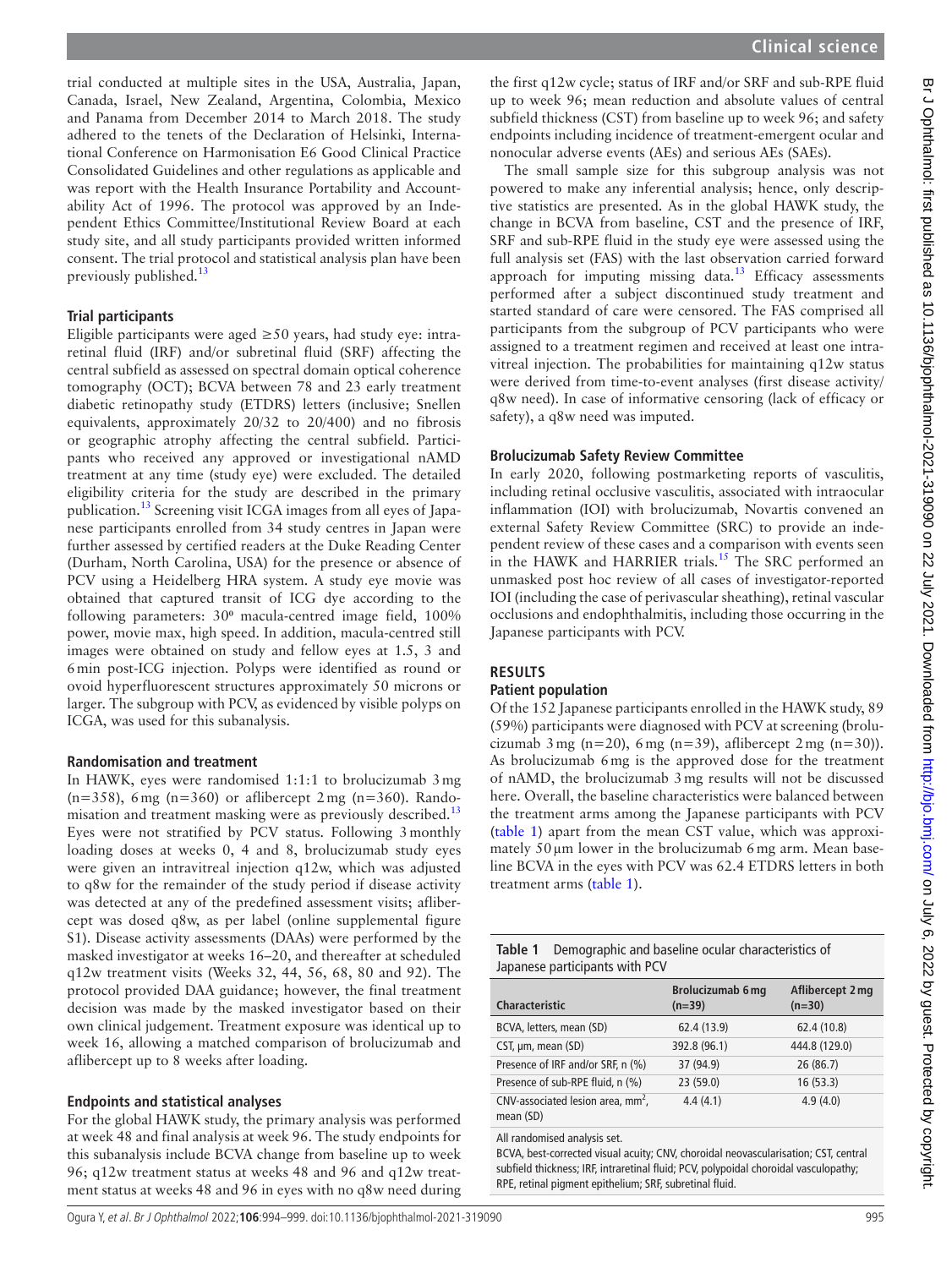

**Figure 1** Mean BCVA change from baseline to Week 96 in Japanese participants with PCV. BCVA, best-corrected visual acuity; PCV, polypoidal choroidal vasculopathy.

#### **Visual acuity outcomes**

Robust BCVA gains were observed in eyes with PCV across the treatment arms ([figure](#page-2-0) 1). At the primary endpoint at week 48, the mean change in BCVA from baseline (mean BCVA in parentheses) was  $+10.4$  (72.7) letters for brolucizumab 6 mg, and +11.6 (73.9) letters for aflibercept 2 mg. These visual gains were maintained to week 96 with a mean change in BCVA from baseline of +11.4 (73.7) letters for brolucizumab 6 mg, and  $+11.1$  (73.5) letters for aflibercept 2 mg [\(figure](#page-2-0) 1).

#### **Status of q12w treatment**

The BCVA gains were achieved with the majority of brolucizumab-treated participants maintained on a q12w regimen after the loading phase. For brolucizumab 6 mg-treated eyes with PCV, the probability (Kaplan−Meier estimate) for exclusively maintaining on a q12w dosing interval after loading through week 48 was 76% and through week 96 was 68% ([figure](#page-2-1) 2). Furthermore, if a brolucizumab



| Parameter                                                                                                | Brolucizumab 6 mg<br>$(n = 39)$ |
|----------------------------------------------------------------------------------------------------------|---------------------------------|
| Positive q12w treatment status at Week 48 among those with no q8w<br>need during the first a12w cycle. % | 93.5                            |
| Positive g12w treatment status at Week 96 among those with no g8w<br>need during the first q12w cycle, % | 86.0                            |
| Positive g12w treatment status at Week 96 among those with no g8w<br>need up to Week 48, %               | 89.3                            |

<span id="page-2-1"></span>**Figure 2** Upper panel: Percentage of brolucizumab 6 mg-treated Japanese eyes with PCV on an exclusive q12w dosing interval through week 48 and week 96. Lower panel: Probability of eyes with PCV remaining on a q12w interval up to week 48 and week 96. Estimated percentages from Kaplan-Meier analysis with 'Efficacy/Safety approach'. In case of missing/confounded data due to lack of efficacy and/or safety a 'q8-need' is allocated, otherwise censoring is applied. q12w, 12week dosing interval; PCV, polypoidal choroidal vasculopathy.

<span id="page-2-0"></span>6 mg-treated participant with PCV successfully completed the first q12w interval (ie, week 8−week 20), the probability of remaining on a q12w interval until week 48 increased to 94% and until week 96% to 86%. Similarly, brolucizumab 6 mg-treated participants with PCV who successfully completed week 48 on a q12w interval had an 89% of probability remaining on a q12w interval until week 96.

#### **Anatomic outcomes**

#### Fluid status

At week 4, after the first injection, IRF and/or SRF was present in fewer brolucizumab 6 mg-treated eyes than aflibercept-treated eyes (48.7% vs 70%, respectively). This difference was seen early in the matched phase to week 16 (brolucizumab 6mg, 35.0% vs aflibercept, 43.3%) and the maintenance phase to week 96 (brolucizumab 6mg, 12.8% vs aflibercept, 16.7%; [figure](#page-3-0) 3A).

Similarly, fewer eyes had sub-RPE fluid in the brolucizumab 6 mg-treated arm compared with the aflibercept-treated arm from week 4 (38.5% vs 60.0%) to week 96 (7.7% vs 13.3%, respectively; [figure](#page-3-0) 3B).

### CST changes

The absolute mean CST at week 16 in the brolucizumab 6mg arm was  $250 \,\mu$ m (baseline mean CST, 393  $\mu$ m) and  $266 \,\mu$ m (baseline mean CST, 445µm) for aflibercept 2mg; at week 48, the absolute mean CST values were 244µm for brolucizumab and  $263 \mu m$  for aflibercept and at week 96 were  $244 \mu m$  and  $274 \mu m$ , respectively [\(figure](#page-3-0) 3C). The mean CST ( $\pm$ SE) reduction from baseline at week 16 was 143 ( $\pm$ 16)  $\mu$ m for brolucizumab 6 mg and 179 ( $\pm$ 21)  $\mu$ m for aflibercept 2 mg; at week 48, the respective mean CST ( $\pm$ SE) reductions were 149 ( $\pm$ 17)  $\mu$ m and 182  $(\pm 21)$   $\mu$ m. The CST reductions at week 48 were maintained at week 96 ([figure](#page-3-0) 3D).

### **Safety outcomes**

The safety profile of brolucizumab in participants with PCV was similar to that observed in the overall HAWK population, and, in general, brolucizumab was well tolerated ([table](#page-3-1) 2). The most common ocular AEs in each arm were cataract (brolucizumab 6 mg; 12.8% ( $n=5$ )) and conjunctivitis allergic (aflibercept; 10%  $(n=3)$ ). Ocular SAEs were cataract  $(2.6\% (n=1))$  in the brolucizumab 6 mg arm and macular hole  $(3.3\%$  (n=1)) in the aflibercept arm. A higher incidence of IOI events was reported in the brolucizumab arm  $(15.4\%$  (n=6)) compared with none in the aflibercept arm; two were reported as uveitis, two as iritis, one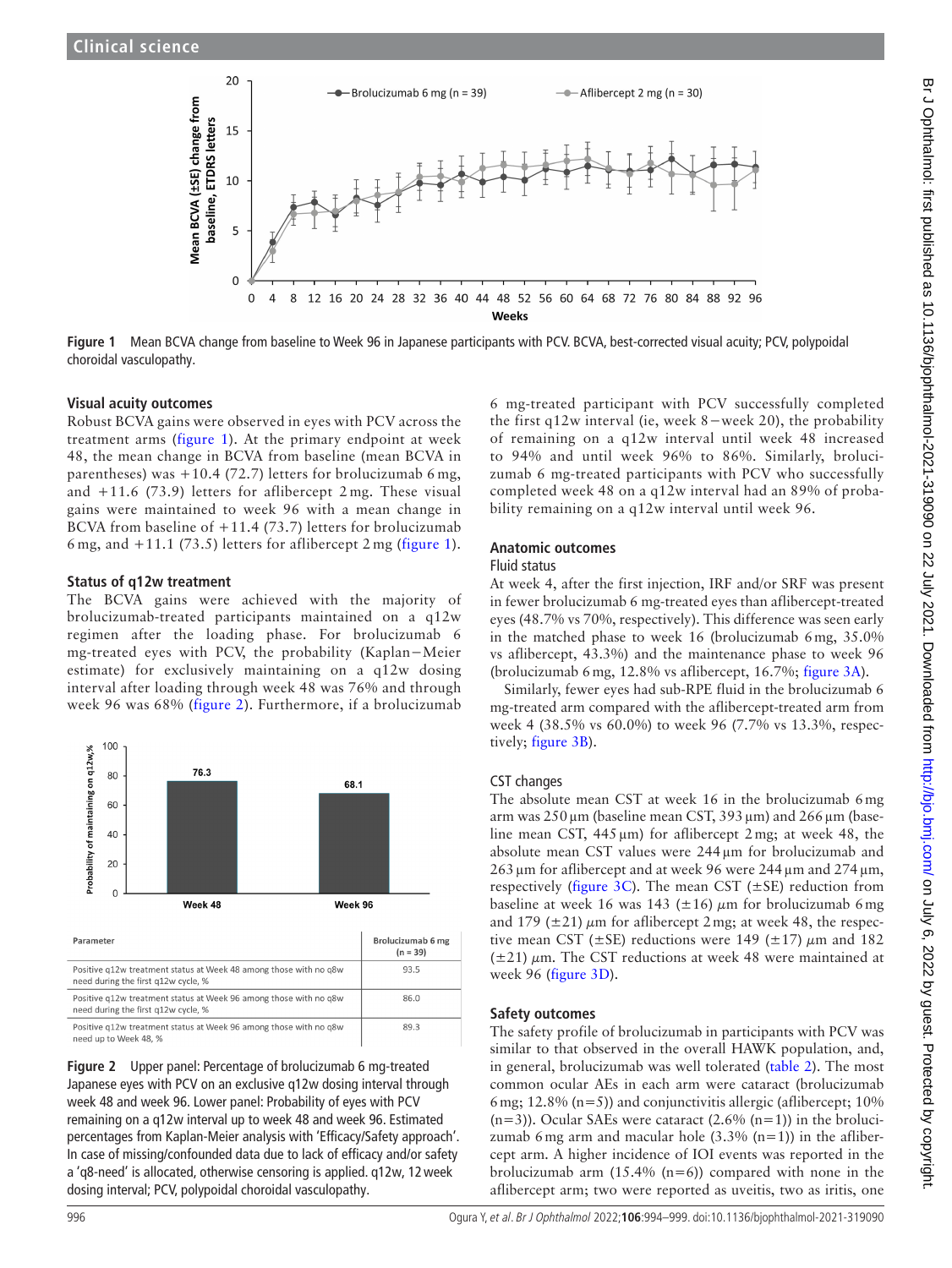





<span id="page-3-0"></span>**Figure 3** (A) Proportion of eyes with PCV and IRF and/or SRF. All eyes had fluid at screening; (B) proportion of eyes with PCV and sub-RPE fluid ; (C) and (D) mean CST change and absolute CST values up to Week 96 in eyes of Japanese participants with PCV. CST, central subfield thickness; IRF, intraretinal fluid; PCV, polypoidal choroidal vasculopathy; RPE, retinal pigment epithelium; SRF, subretinal fluid.

as anterior chamber inflammation and one was a case of perivascular sheathing. One of these participants was also reported as having a branch retinal artery occlusion (BRAO). Three of the participants continued the study treatment, whereas in the other three, brolucizumab was withdrawn. For the final BCVA of these six participants with an IOI, three gained  $\geq 15$  letters of vision (one of whom was the participant with BRAO), one gained 10 letters, one had no change compared with baseline and one had a BCVA loss of −4 letters at end of study. The average BCVA gains of the participants with IOI and PCV were +9.8 letters, which is similar to the overall PCV cohort. AEs are presented by incidence in [table](#page-3-1) 2 and further details of the IOI events including treatment, timings and outcome are presented in [online supple](https://dx.doi.org/10.1136/bjophthalmol-2021-319090)[mental table 1.](https://dx.doi.org/10.1136/bjophthalmol-2021-319090)

Following their review of the post-marketing cases and the phase III studies, the SRC identified a spectrum of inflammatory signs ranging from IOI to retinal vasculitis to retinal vascular occlusion that sometimes resulted in visual acuity loss.<sup>[15](#page-5-10)</sup> In the six participants with PCV and investigator-reported IOI, the SRC identified signs of retinal vasculitis in five of the six study eyes (four definite, one probable) and of these five study eyes, two developed retinal vascular occlusion (one probable; [online](https://dx.doi.org/10.1136/bjophthalmol-2021-319090)  [supplemental table 1\)](https://dx.doi.org/10.1136/bjophthalmol-2021-319090).

<span id="page-3-1"></span>**Table 2** Overall and ocular safety data of Japanese participants with PCV

| Adverse event                                                                                              | <b>Brolucizumab 6 mg</b><br>$(n=39)$ | Aflibercept 2 mg<br>$(n=30)$ |
|------------------------------------------------------------------------------------------------------------|--------------------------------------|------------------------------|
| Participants with $\geq$ 1 adverse event,<br>$n (%)^*$                                                     |                                      |                              |
| Ocular (study eye)                                                                                         | 22 (56.4)                            | 12 (40.0)                    |
| Nonocular                                                                                                  | 34 (87.2)                            | 24 (80.0)                    |
| Participants with $\geq$ 1 serious adverse<br>event, $n$ (%)*                                              |                                      |                              |
| Ocular (study eye)                                                                                         | 1(2.6)                               | 1(3.3)                       |
| Nonocular                                                                                                  | 7(17.9)                              | 7(23.3)                      |
| Participants with ≥15 letter loss from<br>baseline at week 96, n $(\%)^{\dagger}$                          | 0(0.0)                               | 0(0.0)                       |
| Participants with $\geq$ 1 nonocular arterial<br>thromboembolic event, n (%)*                              | 0(0.0)                               | 0(0.0)                       |
| Death, n (%)                                                                                               | 0(0.0)                               | 0(0.0)                       |
| Ocular AEs (≥5%), preferred term, n (%)+                                                                   |                                      |                              |
| Participants with $\geq$ 1 event                                                                           | 22 (56.4)                            | 12 (40.0)                    |
| Cataract                                                                                                   | 5(12.8)                              | 1(3.3)                       |
| Intraocular pressure increased                                                                             | 4(10.3)                              | 2(6.7)                       |
| Conjunctival haemorrhage                                                                                   | 3(7.7)                               | 2(6.7)                       |
| Eye pain                                                                                                   | 3(7.7)                               | 1(3.3)                       |
| Conjunctivitis                                                                                             | 3(7.7)                               | 0(0.0)                       |
| Dry eye                                                                                                    | 2(5.1)                               | 1(3.3)                       |
| Retinal haemorrhage                                                                                        | 2(5.1)                               | 1(3.3)                       |
| Retinal tear                                                                                               | 2(5.1)                               | 0(0.0)                       |
| Vitreous detachment                                                                                        | 1(2.6)                               | 0(0.0)                       |
| <b>Trichiasis</b>                                                                                          | 1(2.6)                               | 0(0.0)                       |
| Conjunctivitis allergic                                                                                    | 0(0.0)                               | 3(10.0)                      |
| Glaucoma                                                                                                   | 0(0.0)                               | 0(0.0)                       |
| Intraocular inflammation, retinal arterial occlusive event and endophthalmitis AEs, n<br>$(% )^{\dagger*}$ |                                      |                              |
| <b>Uveitis</b>                                                                                             | 2(5.1)                               | 0(0.0)                       |
| <b>Iritis</b>                                                                                              | 2(5.1)                               | 0(0.0)                       |
| Anterior chamber inflammation                                                                              | 1(2.6)                               | 0(0.0)                       |
| Retinal artery occlusion                                                                                   | 1(2.6)                               | 0(0.0)                       |
| Retinal perivascular sheathing                                                                             | 1(2.6)                               | 0(0.0)                       |

Medical Dictionary for Regulatory Activities Version 20.1 has been used for the reporting of adverse events. Safety Analysis Set.

Endophthalmitis  $0(0.0)$  0 (0.0)

\*AEs with a start date on or after the date of first study treatment administration were counted. A participant with multiple occurrences of an AE for a preferred term or system organ class was counted only once in each specific category.

†Ocular AEs≥5% in any treatment arm in the study.

‡Selected for incidence >2% in either study and/or clinician interest.

AE, adverse event; PCV, polypoidal choroidal vasculopathy.

## **DISCUSSION**

A major goal of PCV management is to achieve optimal visual outcomes through control of disease activity while reducing treatment and monitoring visit burden.<sup>[16](#page-5-11)</sup> This subanalysis shows that overall robust BCVA gains were achieved with brolucizumab q12w/q8w treatment over 96 weeks that were comparable with aflibercept treatment on a fixed q8w dosing. Anatomical outcomes, as determined by fluid resolution, favoured brolucizumab treatment over aflibercept.

Anatomical measures that include CST and retinal fluid on OCT are considered to be important indicators of active disease in nAMD and PCV management.<sup>17</sup> Here, a higher proportion of eyes with PCV that were treated with brolucizumab 6mg had IRF and/or SRF and sub-RPE fluid resolution compared with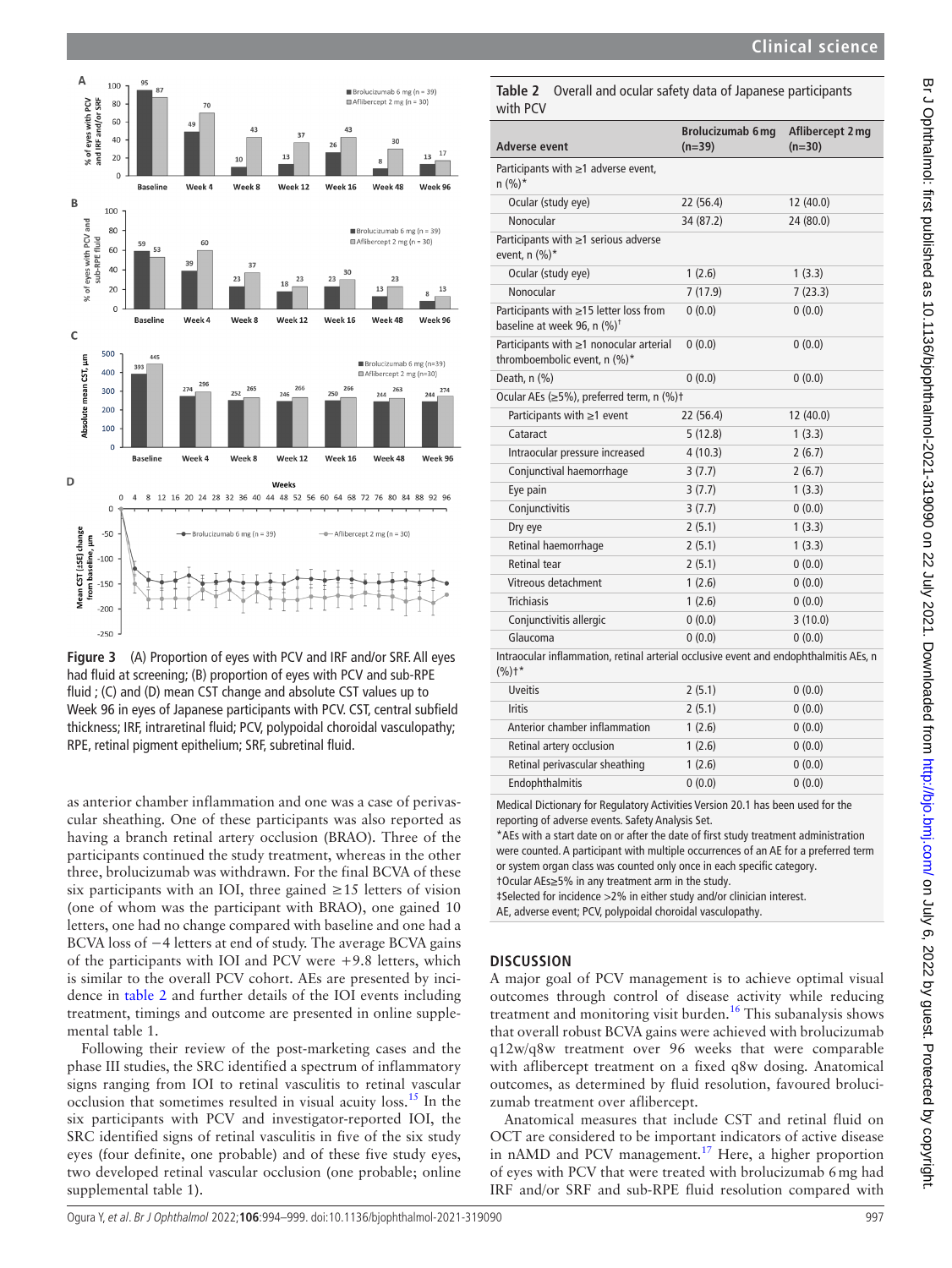those treated with aflibercept. This fluid resolution could signify that polyps are rendered inactive, a definition also employed in other PCV treatment trials. Notably, the greater fluid resolution in brolucizumab-treated eyes with PCV was evident after the first dose (week 4), through the matched phase and at weeks 48 and 96. At both of these later time points, the majority of brolucizumab-treated eyes was on a q12w treatment regimen compared with q8w for the aflibercept arm. Given that residual retinal fluid may suggest suboptimal control of disease activity,  $10^{18}$  the ability of brolucizumab monotherapy to resolve fluid in a higher percentage of eyes suggests that it may be an effective alternative treatment option to combination therapy for participants with PCV. There were notable CST reductions during the loading phase (to week 12) in both brolucizumab and aflibercept treatment arms, and these comparable improvements were maintained up to week 96 despite the lower baseline CST in the brolucizumab 6mg arm.

Overall, 76% of the brolucizumab 6mg group were maintained on an exclusive q12w dosing interval following the loading phase through week 48% and 68% through week 96. It is important to note that these participants were on a q12w treatment interval immediately following loading and successfully completed three q12w cycles up to week 48 and seven q12w cycles up to week 96. By contrast, in other studies investigating conventional treatand-extend (T&E) regimens, successive treatment extensions are done postloading and the proportions of participants reaching a q12w interval at week 52 and week 96 are generally reported. Brolucizumab-treated participants adjusted to a q8w interval as a result of disease activity could not also be extended to q12w, which differs from T&E studies where treatment intervals can be extended again following a decrease. In the participants with PCV in HAWK, the dosing interval through the first 12-week treatment interval was highly predictive of the subsequent dosing interval. Among eyes that successfully completed the first q12w interval, there was 94% probability that they could remain on brolucizumab q12w dosing up to week 48 and 86% probability through week 96. In clinical practice, these robust predictability results should help physicians to confidently determine the patients who are suitable for brolucizumab q12w dosing soon after the loading phase, thus providing an efficient treatment scheduling approach.

A higher incidence of IOI events was reported in the brolucizumab arm compared with aflibercept treatment, although the rate of 15.4% should be viewed with caution due to the small subgroup analysed. These IOI cases in the eyes with PCV have to be interpreted in the context of postmarketing cases of vasculitis and retinal occlusive vasculitis that have been reported in relation to the use of brolucizumab. A retrospective, unmasked review by an independent SRC of the HAWK and HARRIER participants with IOI events has revealed evidence of retinal vasculitis and vascular occlusion on images.<sup>[15](#page-5-10)</sup> While there were no cases of moderate or severe vision loss related to the IOI events seen in the HAWK PCV subpopulation, physicians should consider this risk prior to initiating treatment with brolucizumab. If inflammation is identified, perform wide field imaging exams to rule out vasculitis and retinal occlusion. Additional brolucizumab injections should be withheld and the inflammation should be treated as per standard clinical practice according to the severity of the event.<sup>[19](#page-5-13)</sup>

This is the first analysis of the safety and efficacy of brolucizumab in eyes with PCV. The involvement of the Central Reading Center during the screening phase ensured that only participants with well-defined PCV were included. This study also has limitations. The analysis was exploratory, and the number of eyes

in each treatment arm is small; hence, it was not powered to perform comparative statistics between the treatment groups nor was the HAWK study designed to directly compare outcomes in eyes with PCV to those without PCV. Furthermore, eyes of Japanese participants were not stratified according to PCV status, as identified by ICGA imaging. However, apart from mean CST, there were no imbalances in baseline characteristics observed between the eyes with PCV in the treatment arms and when compared with the overall HAWK population.<sup>[13 14](#page-5-9)</sup> It was also not possible to evaluate the effect of brolucizumab on polyp regression as ICGA was only performed at screening, and not at follow-up visits. However, the presence of IRF and/ or SRF in fewer brolucizumab 6 mg-treated eyes compared with aflibercept-treated eyes may indicate a higher proportion of participants with inactive polyps.

In conclusion, robust BCVA gains and greater fluid resolution over 96 weeks were observed in eyes treated with brolucizumab q12w/q8w monotherapy compared with those treated with fixed q8w aflibercept dosing. These visual and anatomic outcomes were achieved through week 48 with 76% of brolucizumab 6mg participants maintained on a q12w interval after loading. There will be a growing need to manage eyes with PCV in many parts of the world, particularly in Asia where prevalence is high, as the population becomes increasingly aged. The results from this analysis suggest that brolucizumab could help to alleviate the treatment burden associated with PCV.

#### **Author affiliations**

<sup>1</sup>Graduate School of Medical Sciences, Nagoya City University, Nagoya, Japan <sup>2</sup> Department of Ophthalmology, Duke University, Durham, North Carolina, USA <sup>3</sup>SingHealth Duke NUS Academic Medical Center, Singapore 4 University of Hawaii School of Medicine, Honolulu, Hawaii, USA <sup>5</sup>Department of Ophthalmology, Tokyo Women's Medical University School of Medicine, Tokyo, Japan 6 Department of Ophthalmology, Kansai Medical University, Moriguchi, Japan 7 Nune Eye Hospital, Seoul, Republic of Korea <sup>8</sup>Sydney Retina Clinic, Sydney Eye Hospital, Sydney University, Sydney, New South

- Wales, Australia
- <sup>9</sup>Institut de la Màcula, Barcelona, Spain
- <sup>10</sup>Barcelona Macula Foundation, Barcelona, Spain
- <sup>11</sup>Novartis Pharma AG, Basel, Switzerland
- <sup>12</sup>Eye and Retina Surgeons, Camden Medical Centre, Singapore

**Correction notice** This paper has been corrected since it was published online. A change to the text was introduced during copy-editing and we have reinstated the original wording.

**Contributors** Conception and design: DD'S, GW, KG. Data collection: all authors. Analysis and interpretation: all authors. Obtained funding: N/A. Manuscript writing: all authors. Overall responsibility for the work: all authors.

**Funding** This study was funded by Novartis Pharma AG (Basel, Switzerland; award/ grant number not applicable). Medical writing support was provided by Susan Simpson, PhD (Novartis Ireland Ltd.) and Apra Manral (Novartis Healthcare Pvt. Ltd., Hyderabad, India), in accordance with Good Publication Practice (GPP3) guidelines ([http://www.ismpp.org/gpp3\)](http://www.ismpp.org/gpp3). The funding for this writing support was provided by Novartis.

**Disclaimer** The sponsor or funding organisation participated in the design of the study; management, analysis, and interpretation of the data; preparation, review, and approval of the manuscript.

**Competing interests** Glenn Jaffe and Jordi Mones are members of the Brolucizumab Safety Review Committee. Y. Ogura: Consultant for Novartis, Bayer Holding, Alcon Japan, Wakamoto Pharmaceuticals, HOYA Corporation, Astellas Pharma, Senju Pharmaceutical, Boehringer Ingelheim, Chengdu Kanghong Biotechnology, Kyoto Drug Discovery & Development; Lecture fees—Santen Pharmaceuticals, KOWA, Novartis, Bayer Holding, TOPCON, NIKON Healthcare Japan, Sanwa KagakuG. J. Jaffe: Consultant for Novartis, Eyepoint, Iveric, Neurotech, RegeneronG. Cheung: Consultant for Novartis, Bayer, Roche, Boehringer-Ingelheim, Topcon, Samsung; Lecture fees - Topcon, Novartis, Bayer; Grant—ZeissG. T. Kokame: Consultant for Regeneron, Bayer, Genentech, Bausch and Lomb, Santen, Iveric, Allergan Zeiss; Speaker for Regeneron, Bayer, Second Sight, Bausch & Lomb, Salutaris Medical Devices, Zeiss; Research Support from Genentech, Regeneron,